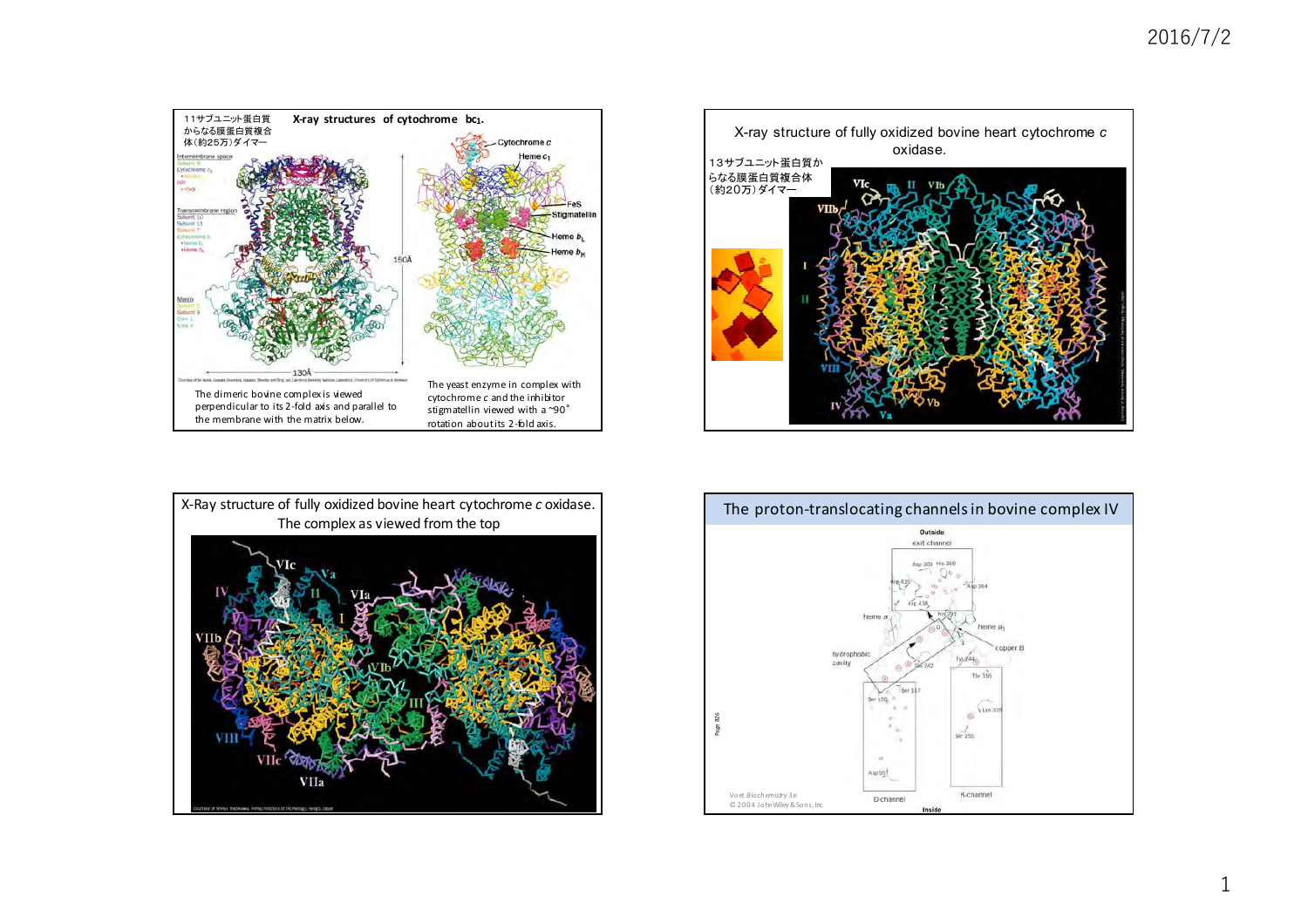





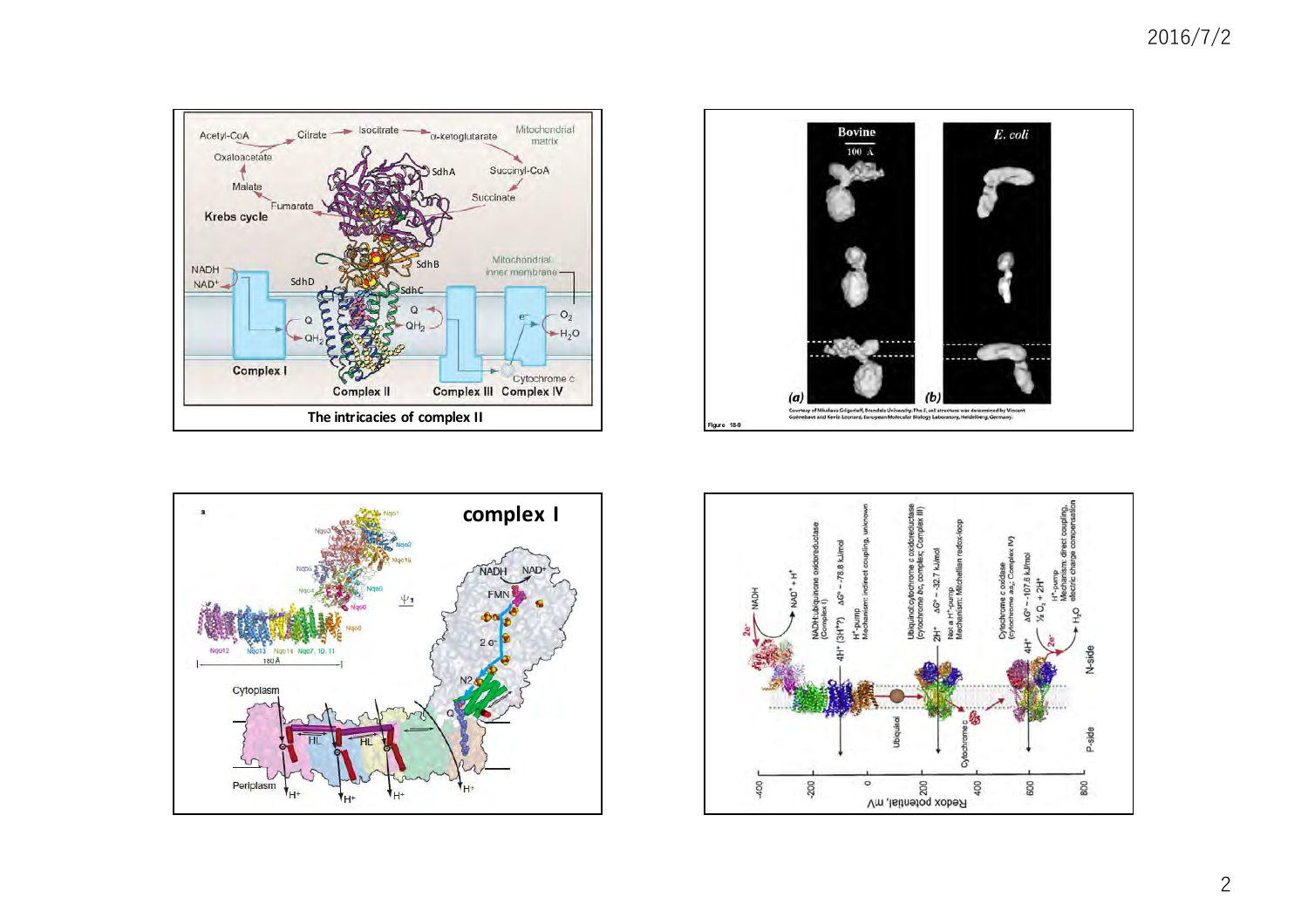





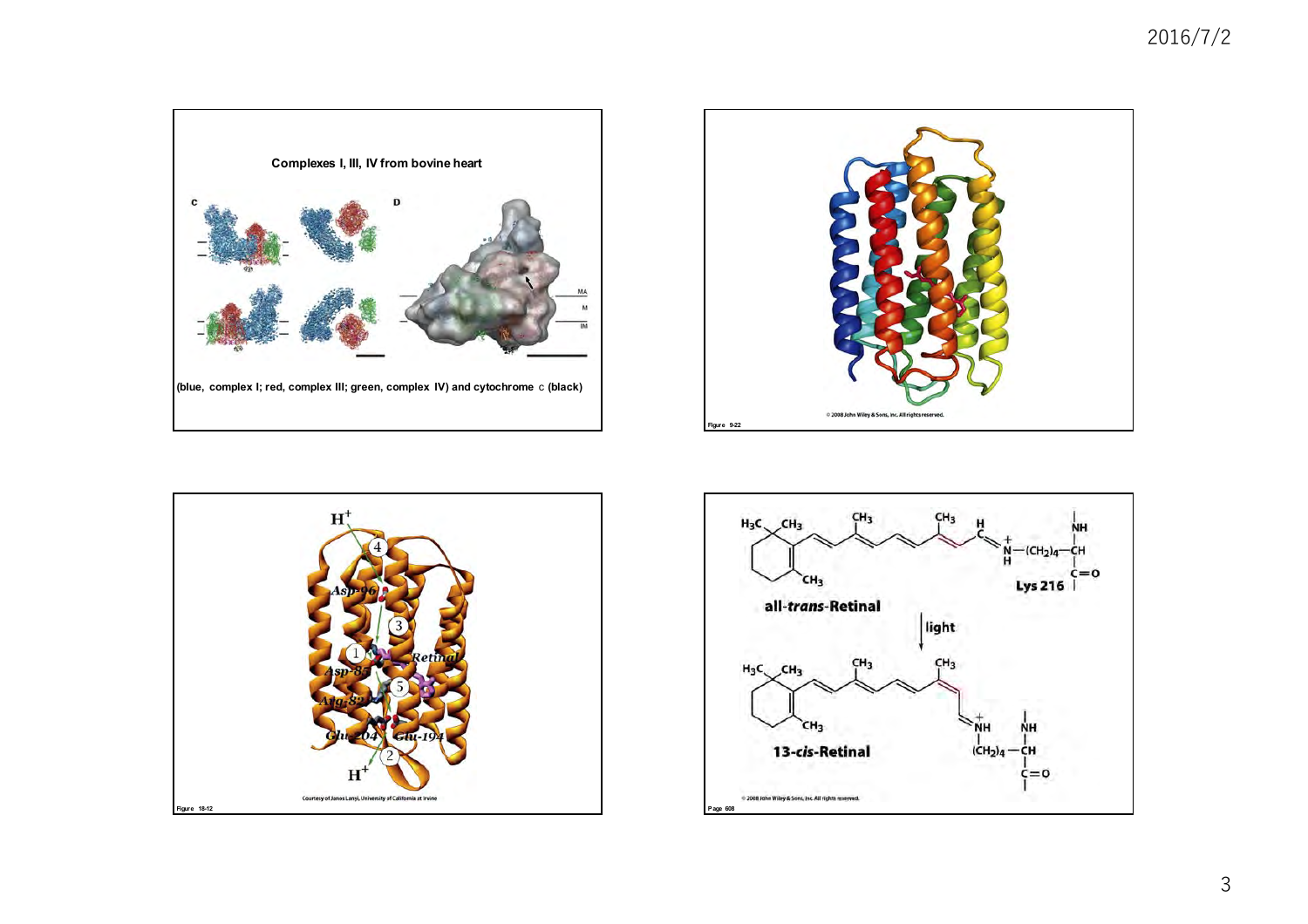





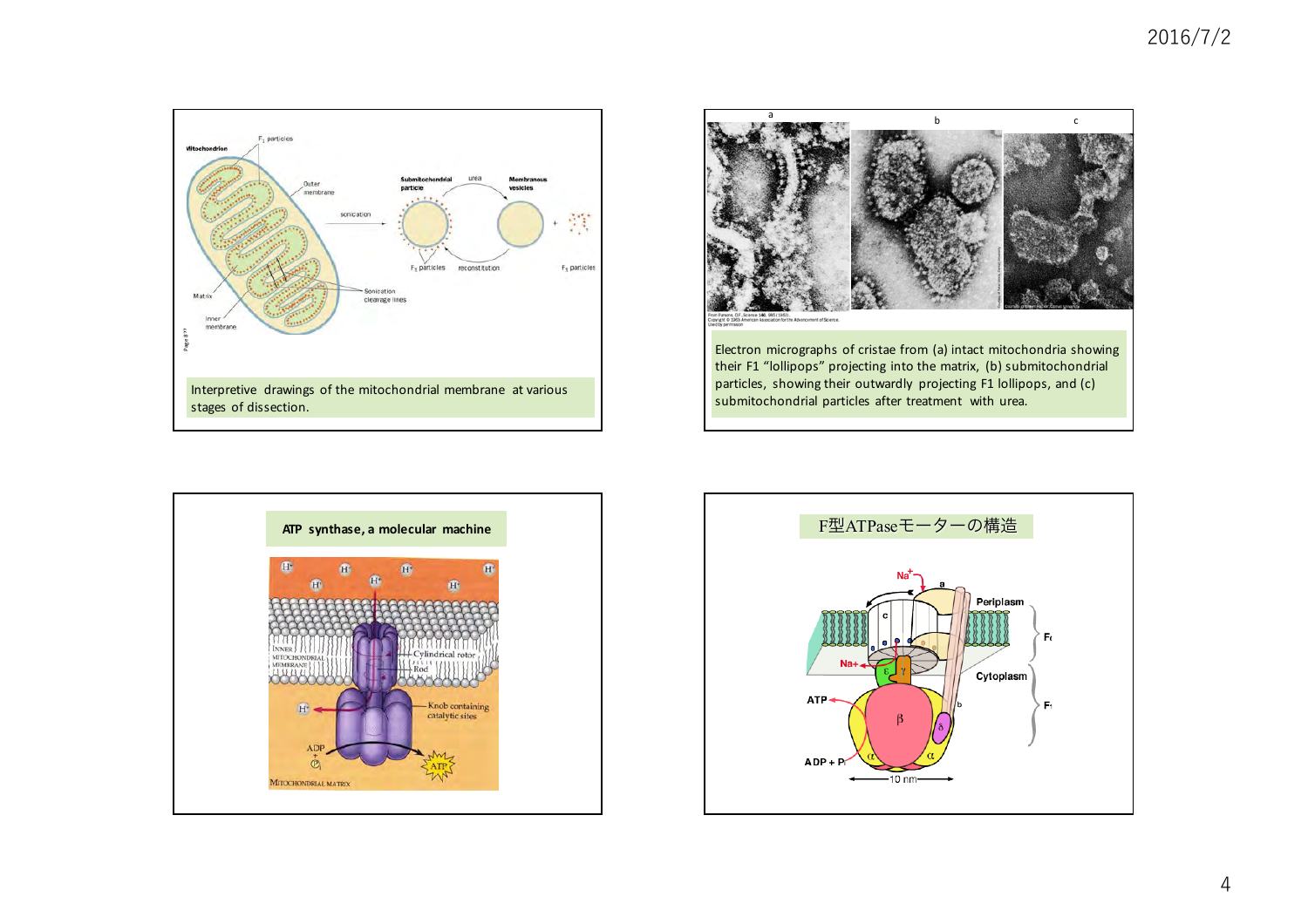





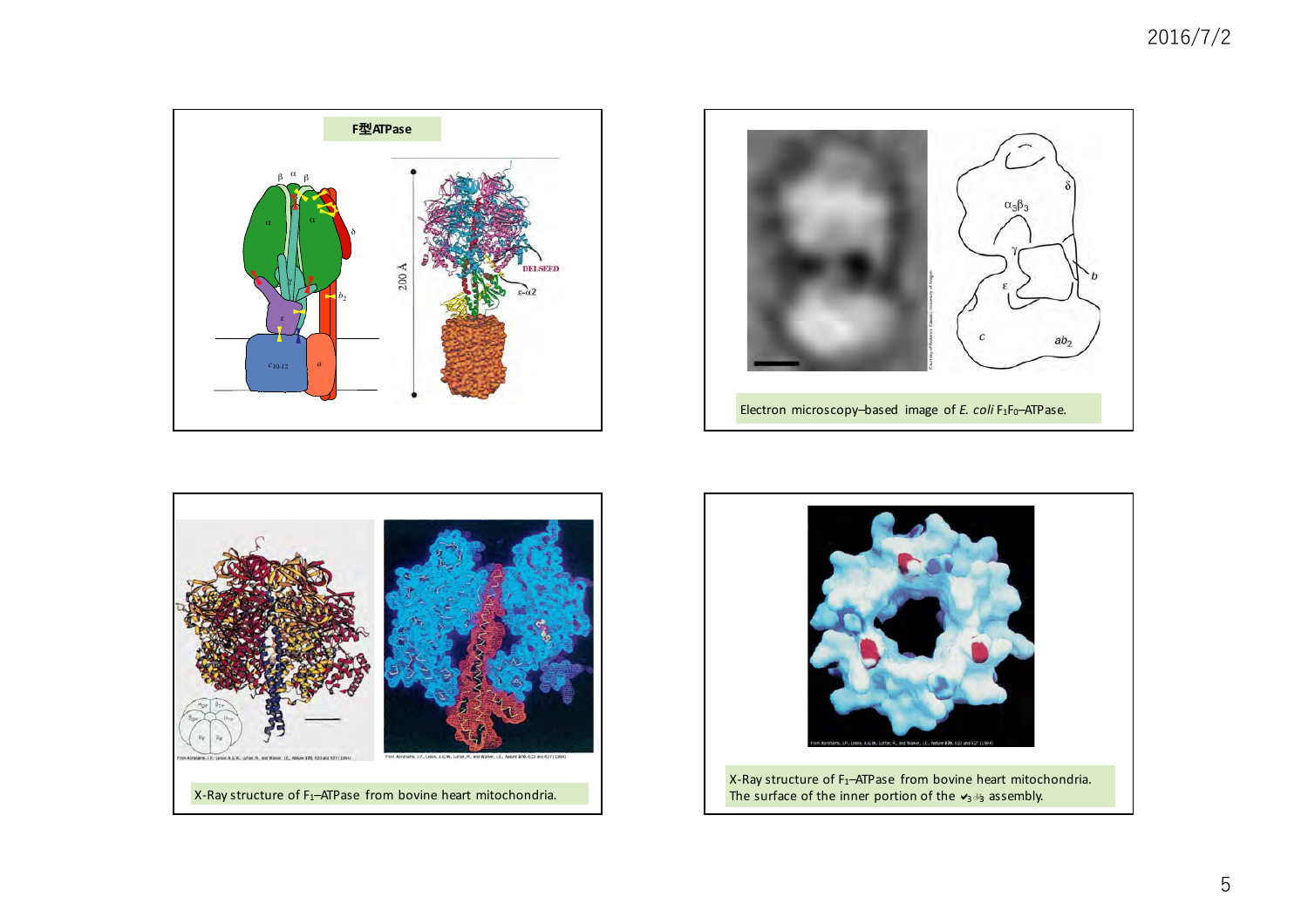## 2016/7/2







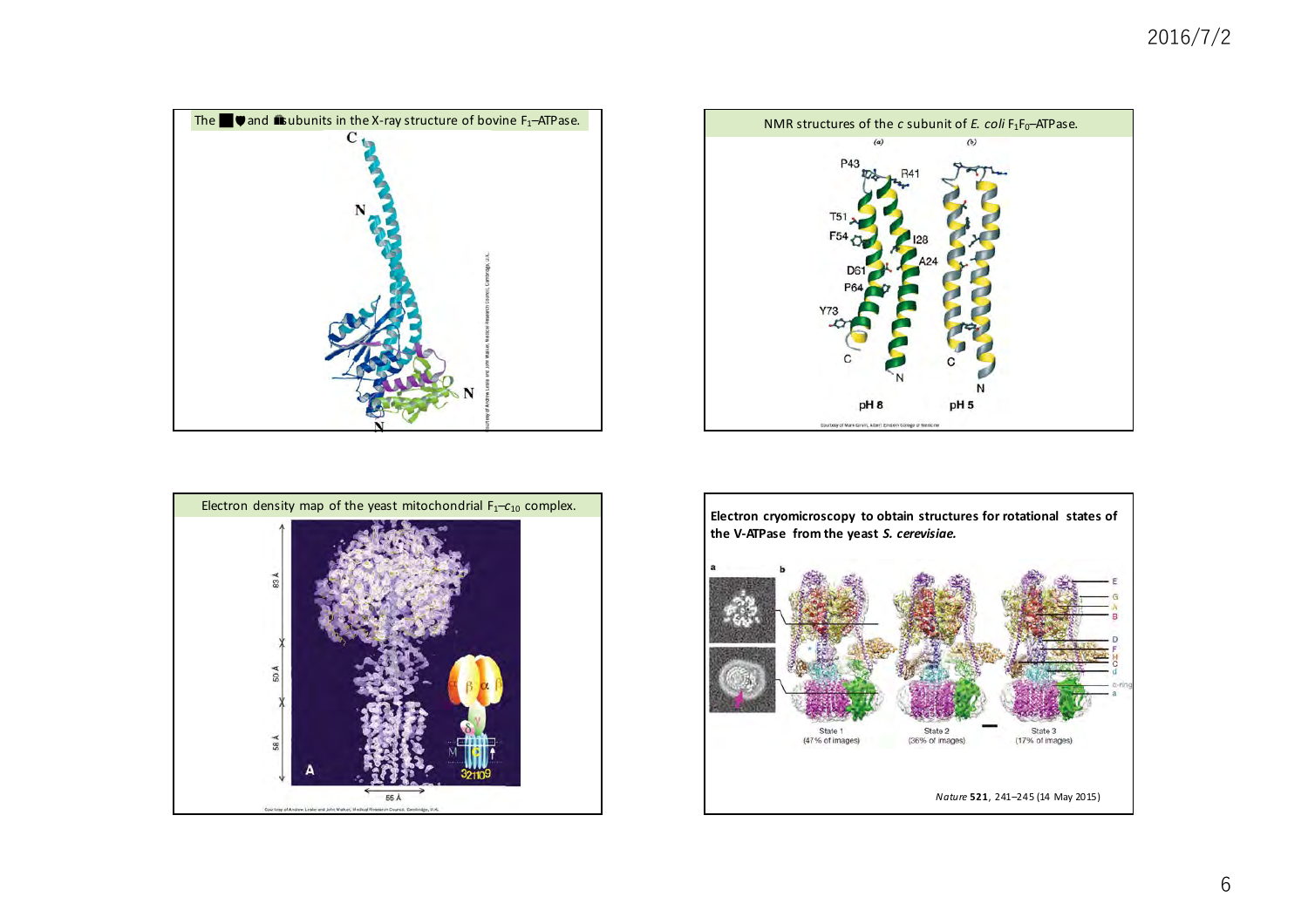

## Interpolation between the three observed rotational states of the V-ATPase.

The resulting series of structures shows ten proteolipid subunits in the c-ring, setting the ATP: H<sup>+</sup> ratio for proton pumping by the V-ATPase at 3:10, and reveals long and highly tilted transmembrane α-helices in the a-subunit that interact with the c-ring. The three different maps reveal the conformational changes that occur to couple rotation in the symmetry-mismatched soluble catalytic region to the membrane-bound proton-translocating region. Almost all of the subunits of the enzyme undergo conformational changes during the transitions between these three rotational states. The structures of these states provide direct evidence that deformation during rotation enables the smooth transmission of power through rotary